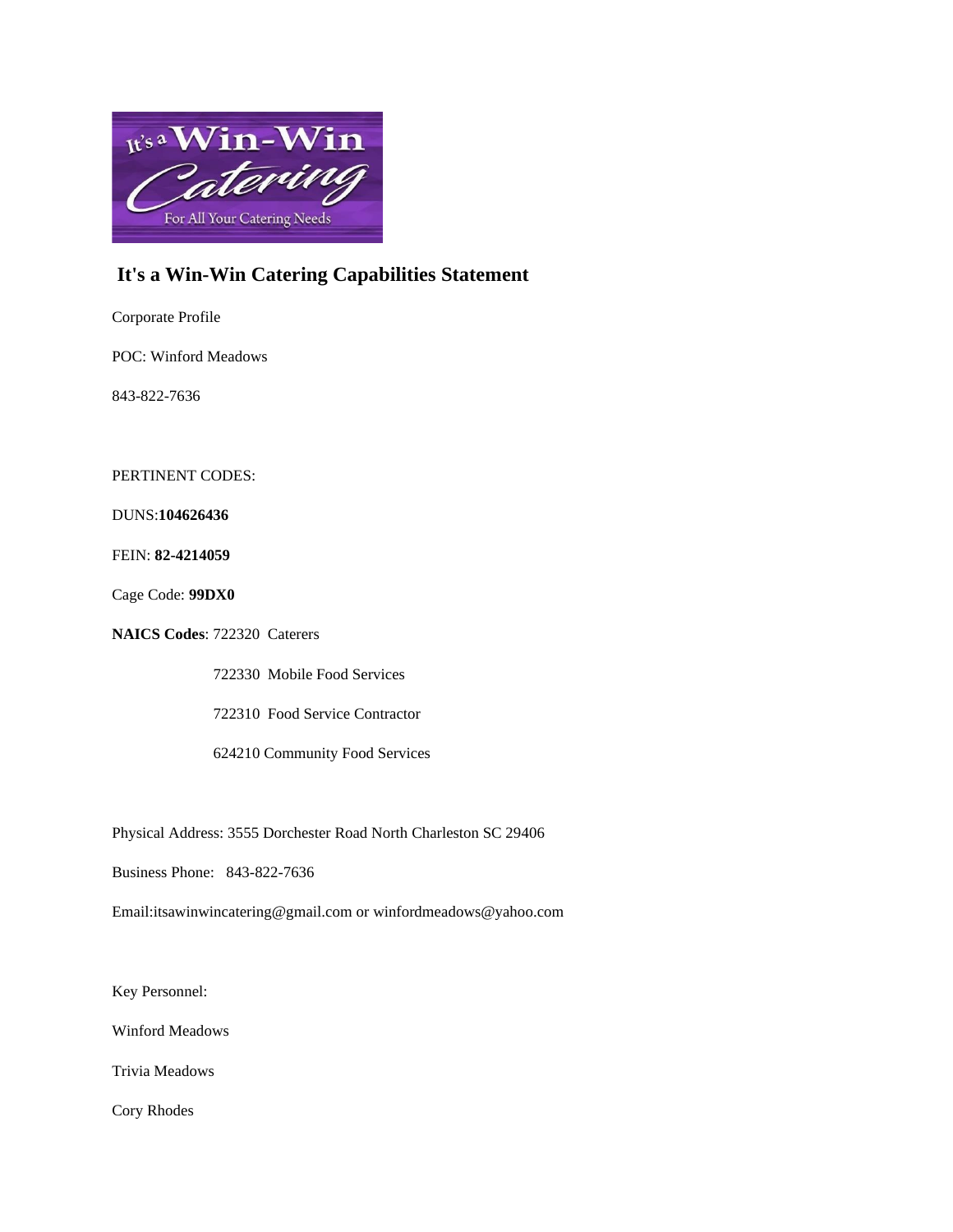Our consulting team at It's a Win-Win Catering, LLC has over 75 years of combined foodservice experience. Our team can confidently provide food brokering with some of the Nation's leading food distributors.

It's a Win-Win Catering, LLC has provided catering services to some of Charleston's premiere events like the North Charleston Coliseum. We will do this all while providing much-needed jobs to the Charleston area. This experience has adequately prepared us for this opportunity.

### Core Competencies

- \*Quick response, resolution, turn arounds and follow up
- \*Early delivery/setup arrival to ensure 100% on time delivery
- \*Follow-up to ensure 100% satisfaction
- \*Assigned dedicated network of professionals
- \*Dietary needs accommodated
- \*Customized Menu options
- \*Off-Site Feeding Capabilities

Offering affordable catering services for all occasions, from small dinner events to large parties and actively promoting fresh ideas and innovative dishes since 2017.

- 
- City of North Charleston (Coliseum)
- 
- 
- Walmart Summerville
- The Ponds
- City of Charleston (WaterWorks)
- W.O.R.D Ministries
- A Move of God, International

### **Past Performance Differentiators (bullets**)

• City of North Charleston \*Sam.gov registrant (Gov't contractor)<br>• City of North Charleston (Coliseum) \*Food Safety Manager Certified • City of Goose Creek \*Culinary Graduate (Trident College) • Walmart Goose Creek \*Book: "Customers Are Your Bread and Butter